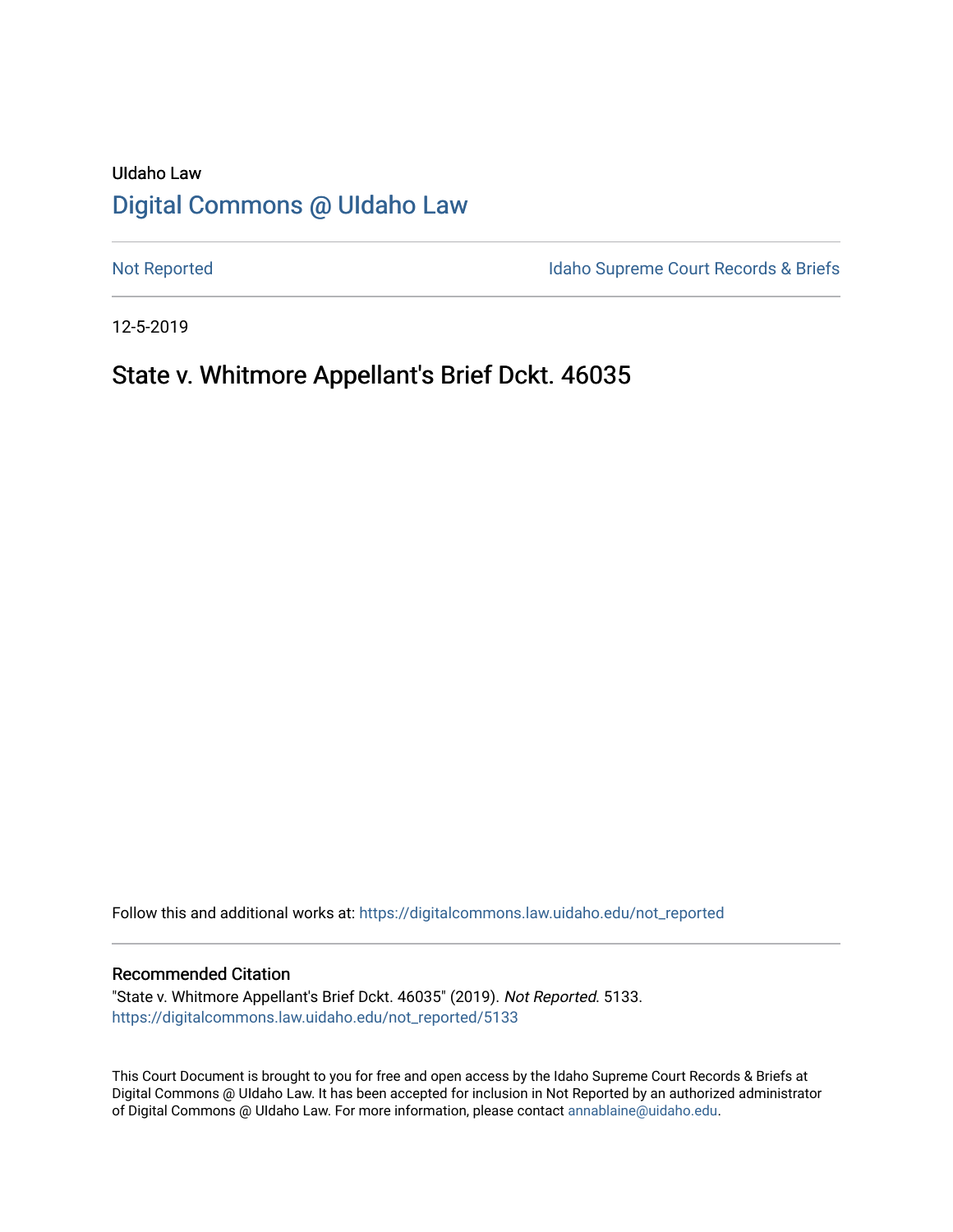Electronically Filed 12/5/2018 10:42 AM Idaho Supreme Court Karel Lehrman, Clerk of the Court By: Brad Thies, Deputy Clerk

ERIC D. FREDERICKSEN State Appellate Public Defender I.S.B. #6555

REED P. ANDERSON Deputy State Appellate Public Defender I.S.B. #9307 322 E. Front Street, Suite 570 Boise, Idaho 83702 Phone: (208) 334-2712 Fax: (208) 334-2985 E-mail: documents@sapd.state.id.us

## IN THE SUPREME COURT OF THE STATE OF IDAHO

| STATE OF IDAHO,               |                                 |
|-------------------------------|---------------------------------|
| Plaintiff-Respondent,         | NO. 46035                       |
|                               |                                 |
| V.                            | ADA COUNTY NO. CR-FE-2015-15971 |
|                               |                                 |
| <b>JAMES EDWARD WHITMORE,</b> | <b>APPELLANT'S BRIEF</b>        |
|                               |                                 |
| Defendant-Appellant.          |                                 |
|                               |                                 |

# STATEMENT OF THE CASE

## Nature of the Case

James Edward Whitmore appeals from the district court's order revoking probation. He asserts the district court abused its discretion when it revoked his probation and executed his five-year sentence.

## Statement of the Facts & Course of Proceedings

In October of 2015, law enforcement went to Mr. Whitmore's residence to speak with him regarding an alleged domestic battery incident. (Presentence Report (PSI), p.3.)<sup>[1](#page-1-0)</sup> Upon arrival, officers discovered two marijuana plants, a small amount of marijuana, and drug

<span id="page-1-0"></span><sup>&</sup>lt;sup>1</sup> All citations to the PSI refer to the 496-page electronic document that contains the original PSI in addition to more recent sealed documents.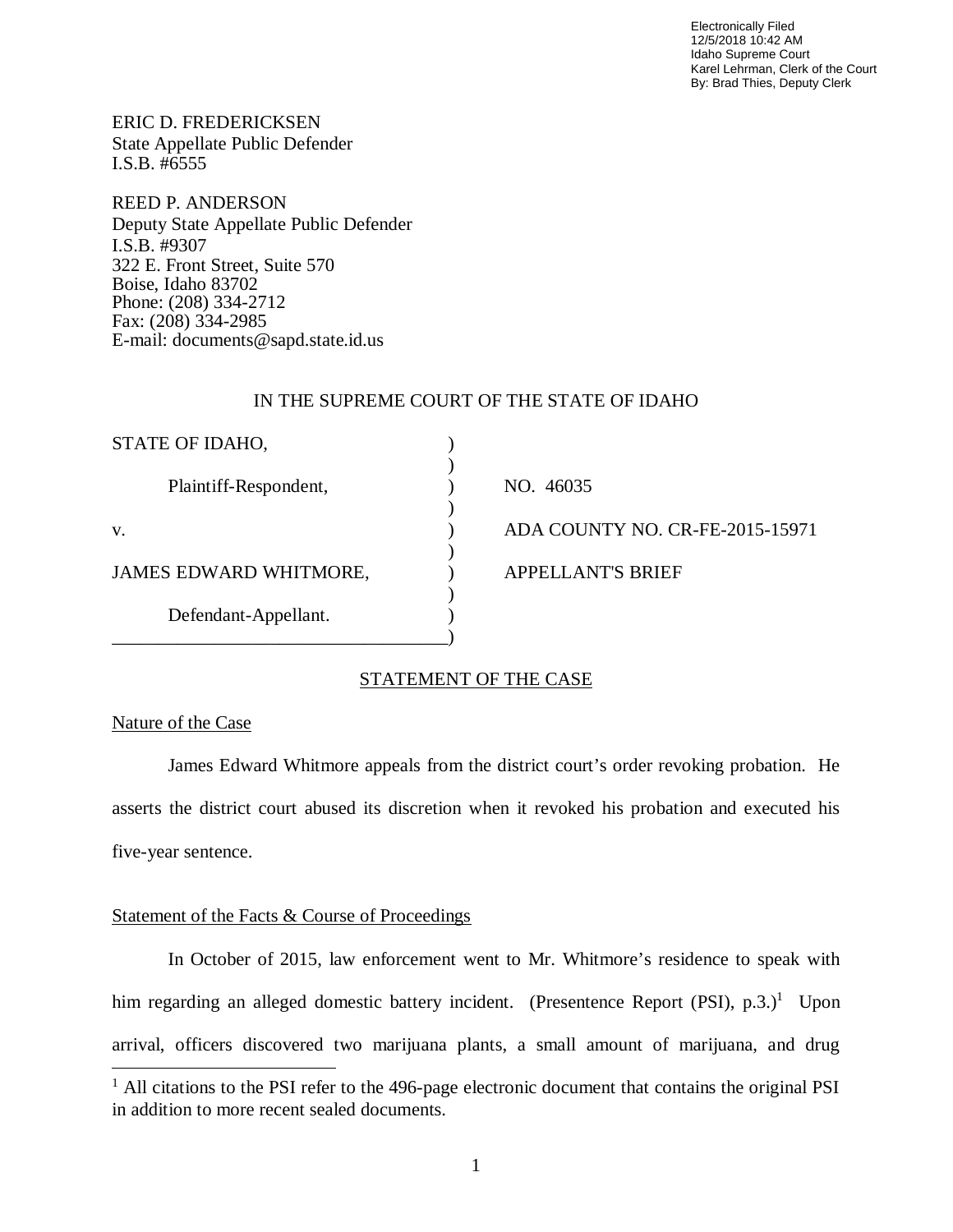paraphernalia. (PSI, p.3.) Subsequently, Mr. Whitmore was charged with one count of manufacturing a controlled substance, and two misdemeanor counts. (R., pp.24-25.) Pursuant to a plea agreement, Mr. Whitmore agreed to plead guilty to one count of manufacturing a controlled substance and one misdemeanor count of domestic battery in another case. (R., p.32.) In exchange, the State agreed to dismiss the other charges in this case and recommend that the district court retain jurisdiction with an underlying sentence of five years, with two years fixed. (R., p.32.) Thereafter, the district court imposed a sentence of five years, with one year fixed, and retained jurisdiction. (R., pp.48-49; Tr., p.27, Ls.7-11.)

After Mr. Whitmore successfully completed a rider program, the district court suspended his sentence and placed him on probation for five years in October of 2016. (R., p.82.) In January of 2018, the State alleged Mr. Whitmore had violated the conditions of his probation. (R., pp.100-03.) Mr. Whitmore later admitted he violated his probation by smoking heroin, attempting to falsify his urinalysis results, failing to attend a domestic violence course, and failing to obtain permission before changing his residence.  $(Tr, p.11, L.4 - p.15, L.18.)$ 

At the disposition hearing, the State recommended that the district court execute the underlying sentence. (Tr., p.31, L.8 – p.34, L.4.) Mr. Whitmore's counsel requested that the district court reinstate probation. (Tr., p.34, L.15 – p.36, L.13.) The district court revoked probation and executed the underlying sentence. (Tr., p.37, Ls.13-21; R., pp.115-16.) Mr. Whitmore then filed a timely notice of appeal. (R., pp.121-22.)

#### ISSUE

Did the district court abuse its discretion when it revoked Mr. Whitmore's probation and executed his underlying sentence of five years, with one year fixed?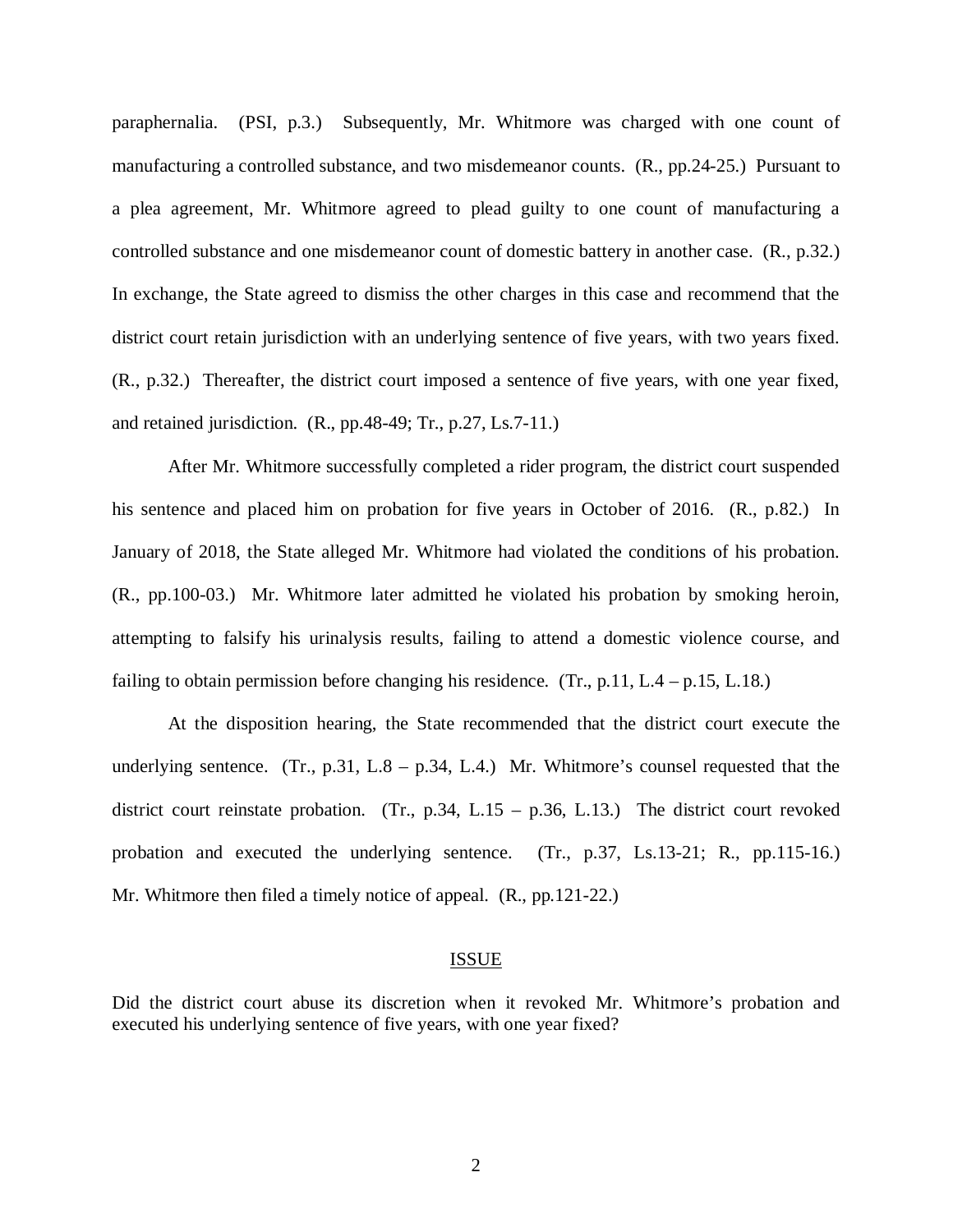#### ARGUMENT

## The District Court Abused Its Discretion When It Revoked Mr. Whitmore's Probation And Executed His Underlying Sentence Of Five Years, With One Year Fixed

The district court is empowered by statute to revoke a defendant's probation under certain circumstances. I.C. §§ 19-2602, -2603, 20-222. This Court uses a two-step analysis to review a probation revocation proceeding. *State v. Sanchez*, 149 Idaho 102, 105 (2009). First, the Court determines "whether the defendant violated the terms of his probation." *Id.* Second, "[i]f it is determined that the defendant has in fact violated the terms of his probation," the Court examines "what should be the consequences of that violation." *Id.* The determination of a probation violation and the determination of the consequences, if any, are separate analyses. *Id.*

Here, Mr. Whitmore does not challenge his admissions to violating his probation. "[W]hen a probationer admits a direct violation of his probation agreement, no further inquiry into the question is required." *State v. Peterson*, 123 Idaho 49, 50 (Ct. App. 1992). Rather, Mr. Whitmore submits the district court abused its discretion by revoking his probation after those admissions.

"After a probation violation has been proven, the decision to revoke probation and pronounce sentence lies within the sound discretion of the trial court." *State v. Roy*, 113 Idaho 388, 392 (Ct. App. 1987). Appellate courts conduct a multi-tiered inquiry when an exercise of discretion is reviewed on appeal. The court considers: "Whether the trial court: (1) correctly perceived the issue as one of discretion; (2) acted within the outer boundaries of its discretion; (3) acted consistently with the legal standards applicable to the specific choices available to it; and (4) reached its decision by the exercise of reason. *Lunneborg v. My Fun Life*, 163 Idaho 856, 863 (2018).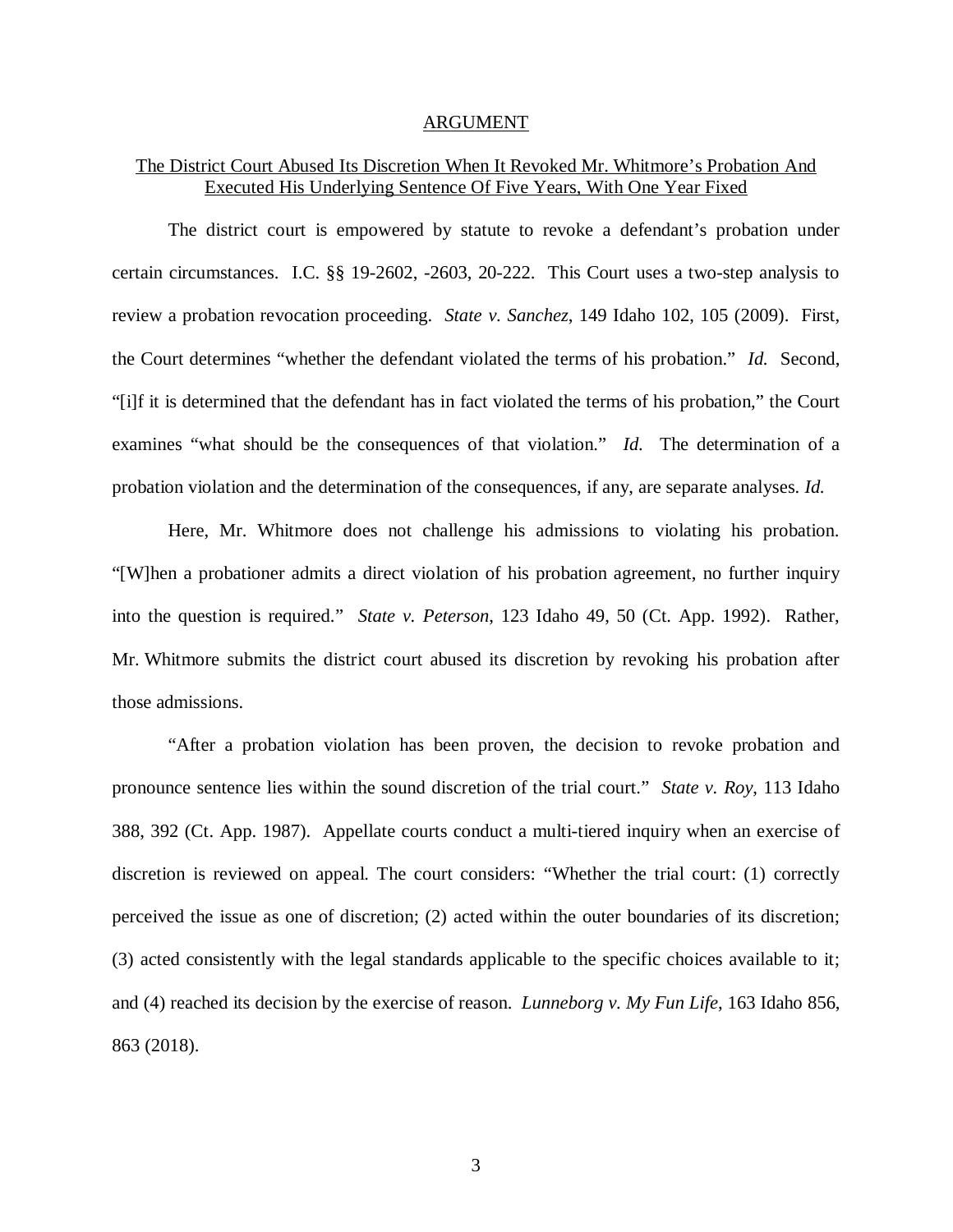"The purpose of probation is to give the defendant an opportunity to be rehabilitated under proper control and supervision." *State v. Mummert*, 98 Idaho 452, 454 (1977). "In determining whether to revoke probation a court must consider whether probation is meeting the objective of rehabilitation while also providing adequate protection for society." *State v. Upton*, 127 Idaho 274, 275 (Ct. App. 1995). The court may consider the defendant's conduct before and during probation. *Roy*, 113 Idaho at 392.

In this case, Mr. Whitmore submits that the district court abused its discretion by revoking his probation because his probation was achieving its rehabilitative objective while providing protection for society. As his counsel pointed out at the disposition hearing, Mr. Whitmore was successful on probation for a long time; he completed the rider aftercare program, and he expressed interest in completing another program. (Tr., p.34, Ls.18-23.) He was also gainfully employed and attending 12-step meetings with one of his bosses until he hurt his hand in June of 2017 and was given opioid pain medication and then relapsed. (Tr., p.35, Ls.1-9; PSI, p.410.) Mr. Whitmore's counsel also explained that Mr. Whitmore did not attend the court-ordered domestic violence classes because he was struggling financially, and he was working and trying to take care of a new baby. (Tr., p.35, Ls.12-18.)

Counsel also submitted several letters of support for Mr. Whitmore, which the district court considered.<sup>[2](#page-4-0)</sup> (Tr., p.30, L.13 – p.31, L.1, p.34, Ls.12-14.) Mr. Whitmore's wife wrote a letter to the court in which she stated that Mr. Whitmore "did exceptionally well" after completing his rider. (Augmentation, p.2.) She explained that Mr. Whitmore was very excited about the birth of their first child, had been a "loving devoted father," and she needed his support

<span id="page-4-0"></span> $2$  Those letters are not currently a part of the record on appeal. Undersigned counsel contacted the district court clerk regarding the letters, and the court issued an order correcting the information in the presentence report and attached the letters to the order. As such, a motion to augment the record with those letters is filed contemporaneously with this appellant's brief.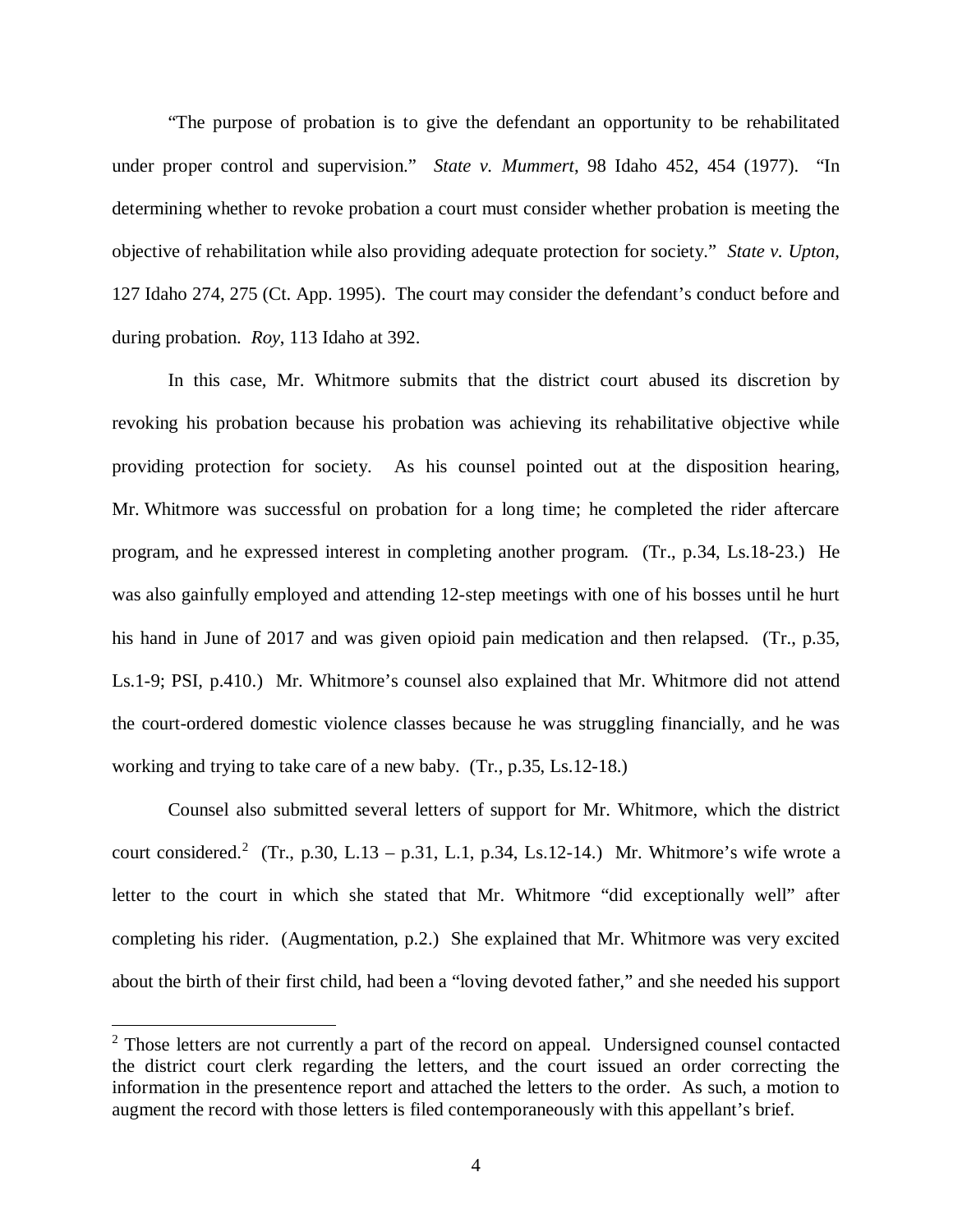to raise their child. (Augmentation, pp.2-3.) She also stated Mr. Whitmore had been "an outstanding stepfather" to her oldest son, who was 10. (Augmentation, p.3.)

Mr. Whitmore's former boss also submitted a letter. (Augmentation, p.4.) He stated that Mr. Whitmore had "always done a great job," and it was unfortunate that Mr. Whitmore had to be laid off due to a lack of work. (Augmentation, p.4.) He wrote that he had employed many people who had been "trying to put their lives back together," and he had always thought highly of Mr. Whitmore. (Augmentation, p.4.) He also noted that he had attended "recovery meetings" with Mr. Whitmore on most of the days they worked together. (Augmentation, p.4.)

 This information shows that Mr. Whitmore was motivated to become a productive member of society, and his setbacks on probation were attributable to his issues with substance abuse. Indeed, the GAIN-I Recommendation and Referral Summary prepared prior to the disposition hearing indicated that Mr. Whitmore was diagnosed with a severe cannabis use disorder, a severe stimulant disorder, and a severe opioid use disorder. (PSI, pp.413-14.) But even though he had these personal struggles with drug abuse, he was not a danger to society as a whole, and he was trying to support his family. In light of these facts, the district court abused its discretion by revoking Mr. Whitmore's probation and executing his five-year sentence because it did not reach its decision to revoke his probation through an exercise of reason. The district court should have reinstated his probation and given him a chance to aggressively pursue recovery and take care of his family.